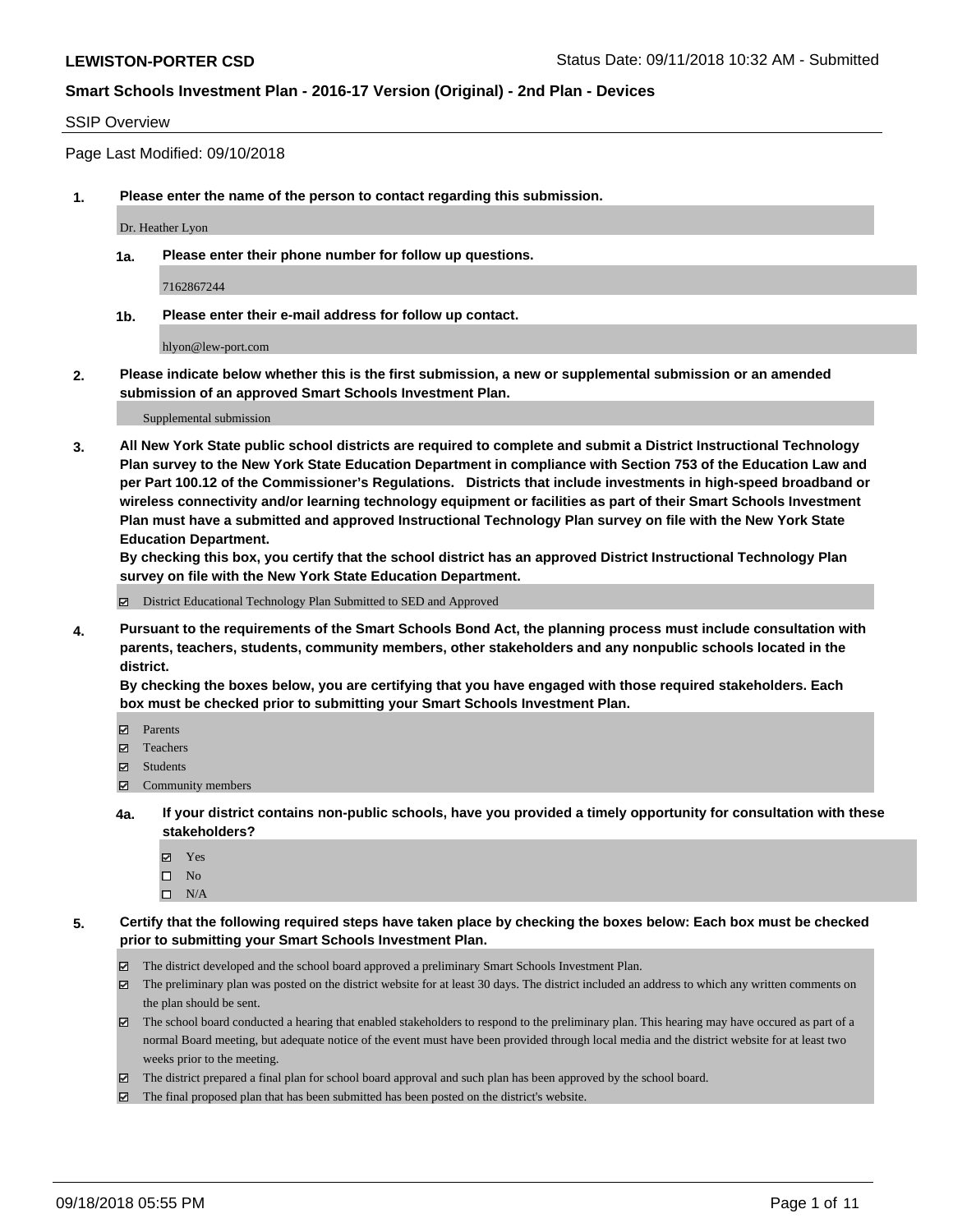SSIP Overview

Page Last Modified: 09/10/2018

**5a. Please upload the proposed Smart Schools Investment Plan (SSIP) that was posted on the district's website, along with any supporting materials. Note that this should be different than your recently submitted Educational Technology Survey. The Final SSIP, as approved by the School Board, should also be posted on the website and remain there during the course of the projects contained therein.**

SmartSchools Devices Project.pptx SmartSchools Devices Project.pdf

**5b. Enter the webpage address where the final Smart Schools Investment Plan is posted. The Plan should remain posted for the life of the included projects.**

http://www.lew-port.com/domain/632

**6. Please enter an estimate of the total number of students and staff that will benefit from this Smart Schools Investment Plan based on the cumulative projects submitted to date.**

2,250

**7. An LEA/School District may partner with one or more other LEA/School Districts to form a consortium to pool Smart Schools Bond Act funds for a project that meets all other Smart School Bond Act requirements. Each school district participating in the consortium will need to file an approved Smart Schools Investment Plan for the project and submit a signed Memorandum of Understanding that sets forth the details of the consortium including the roles of each respective district.**

 $\Box$  The district plans to participate in a consortium to partner with other school district(s) to implement a Smart Schools project.

**8. Please enter the name and 6-digit SED Code for each LEA/School District participating in the Consortium.**

| <b>Partner LEA/District</b> | <b>ISED BEDS Code</b> |
|-----------------------------|-----------------------|
| (No Response)               | (No Response)         |

**9. Please upload a signed Memorandum of Understanding with all of the participating Consortium partners.**

(No Response)

**10. Your district's Smart Schools Bond Act Allocation is:**

\$1,354,745

**11. Enter the budget sub-allocations by category that you are submitting for approval at this time. If you are not budgeting SSBA funds for a category, please enter 0 (zero.) If the value entered is \$0, you will not be required to complete that survey question.**

|                                              | Sub-        |
|----------------------------------------------|-------------|
|                                              | Allocations |
| <b>School Connectivity</b>                   | l 0         |
| <b>Connectivity Projects for Communities</b> | l O         |
| Classroom Technology                         | 716,596     |
| Pre-Kindergarten Classrooms                  | l O         |
| Replace Transportable Classrooms             |             |
| <b>High-Tech Security Features</b>           | <b>O</b>    |
| Totals:                                      | 716,596     |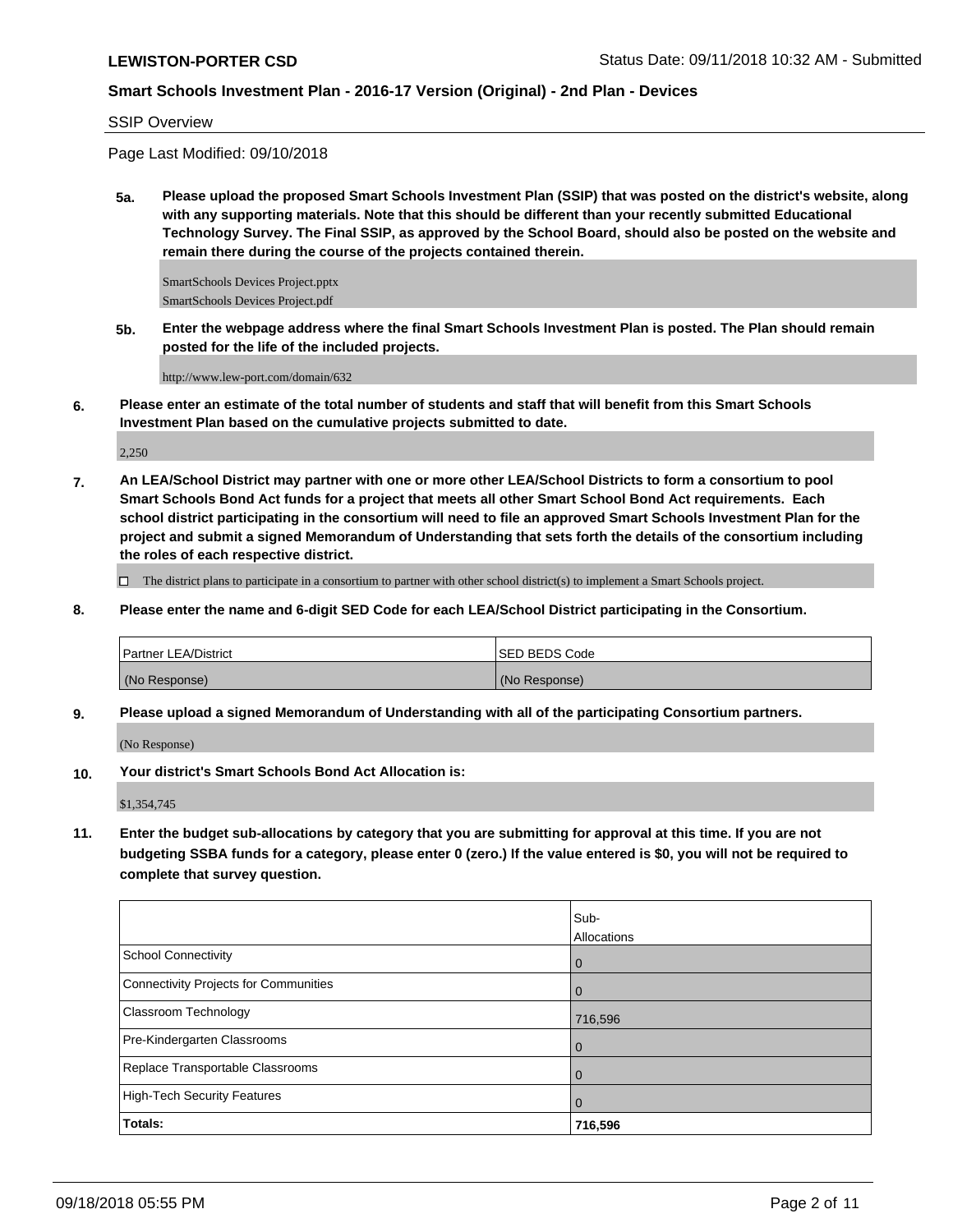### Classroom Learning Technology

Page Last Modified: 09/10/2018

**1. In order for students and faculty to receive the maximum benefit from the technology made available under the Smart Schools Bond Act, their school buildings must possess sufficient connectivity infrastructure to ensure that devices can be used during the school day. Smart Schools Investment Plans must demonstrate that sufficient infrastructure that meets the Federal Communications Commission's 100 Mbps per 1,000 students standard currently exists in the buildings where new devices will be deployed, or is a planned use of a portion of Smart Schools Bond Act funds, or is under development through another funding source.**

**Smart Schools Bond Act funds used for technology infrastructure or classroom technology investments must increase the number of school buildings that meet or exceed the minimum speed standard of 100 Mbps per 1,000 students and staff within 12 months. This standard may be met on either a contracted 24/7 firm service or a "burstable" capability. If the standard is met under the burstable criteria, it must be:**

**1. Specifically codified in a service contract with a provider, and**

**2. Guaranteed to be available to all students and devices as needed, particularly during periods of high demand, such as computer-based testing (CBT) periods.**

**Please describe how your district already meets or is planning to meet this standard within 12 months of plan submission.**

Our district already meets the standard of 100Mbs per 1,000 student. However, we are looking to expand our internet capabilities and purchase more networking equipment to increase our infrastructure as our district moves towards a 1:1 environment with students and devices. We have participated in CBT Field Testing over the past two years at both the Middle and Intermediate School Levels and have had students take the assessments on both Chromebooks and Hard-Wired Windows based devices and in both instances our network easily was up the challenge of keep a solid connection for those students while they were participating in the assessments.

- **1a. If a district believes that it will be impossible to meet this standard within 12 months, it may apply for a waiver of this requirement, as described on the Smart Schools website. The waiver must be filed and approved by SED prior to submitting this survey.**
	- $\Box$  By checking this box, you are certifying that the school district has an approved waiver of this requirement on file with the New York State Education Department.

#### **2. Connectivity Speed Calculator (Required)**

|                         | l Number of<br><b>Students</b> | Multiply by<br>100 Kbps | to Convert to<br>Required<br>Speed in Mb | Divide by 1000 Current Speed Expected<br>l in Mb | Speed to be<br>Attained Within Required<br>12 Months | Expected Date<br>When<br>Speed Will be<br>Met |
|-------------------------|--------------------------------|-------------------------|------------------------------------------|--------------------------------------------------|------------------------------------------------------|-----------------------------------------------|
| <b>Calculated Speed</b> | 2,100                          | 210,000                 | 210                                      | 1000                                             | 1000                                                 | Current                                       |

**3. If the district wishes to have students and staff access the Internet from wireless devices within the school building, or in close proximity to it, it must first ensure that it has a robust Wi-Fi network in place that has sufficient bandwidth to meet user demand.**

#### **Please describe how you have quantified this demand and how you plan to meet this demand.**

Using the calculator above - we meet the threshold of 100Mbs per student and are looking to get access of 1GB per student with the system upgrade. By adding more switches and and placing more access points across the district the network will be able to handle the addition of more devices. Each of the access points that the district has purchased (purchased with e-rate funds) are dual band access points which allow for greater volume of devices on each access point and we are placing an access point in each classroom across the district. We are also placing access points in gymnasiums, cafeterias, main offices and hallways throughout the district.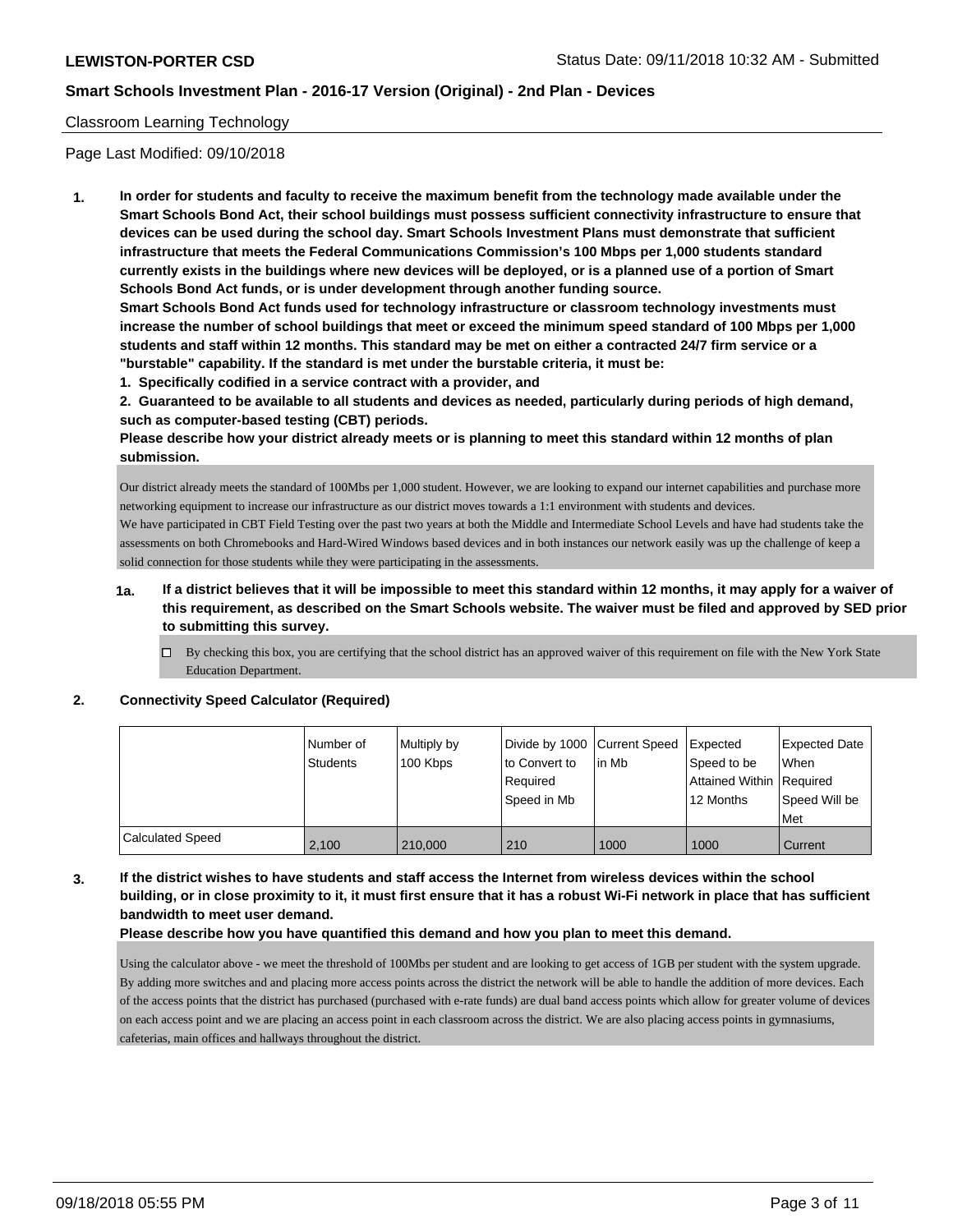#### Classroom Learning Technology

Page Last Modified: 09/10/2018

**4. All New York State public school districts are required to complete and submit an Instructional Technology Plan survey to the New York State Education Department in compliance with Section 753 of the Education Law and per Part 100.12 of the Commissioner's Regulations.**

**Districts that include educational technology purchases as part of their Smart Schools Investment Plan must have a submitted and approved Instructional Technology Plan survey on file with the New York State Education Department.**

- By checking this box, you are certifying that the school district has an approved Instructional Technology Plan survey on file with the New York State Education Department.
- **5. Describe the devices you intend to purchase and their compatibility with existing or planned platforms or systems. Specifically address the adequacy of each facility's electrical, HVAC and other infrastructure necessary to install and support the operation of the planned technology.**

We will be purchasing the following devices with this project:

- Chromebooks & Chromebook protection
- iPads
- Windows based computers and laptops
- Charging stations
- •

The buildings across the campus have the necessary infrastructure in place when it comes to wired and wireless networking along with required heating and cooling requirements to maintain peak performance for both the network and the devices in which it is supporting.

The equipment listed above is for both the public school district - a breakdown as to where specific equipment is going can be found later in the survey.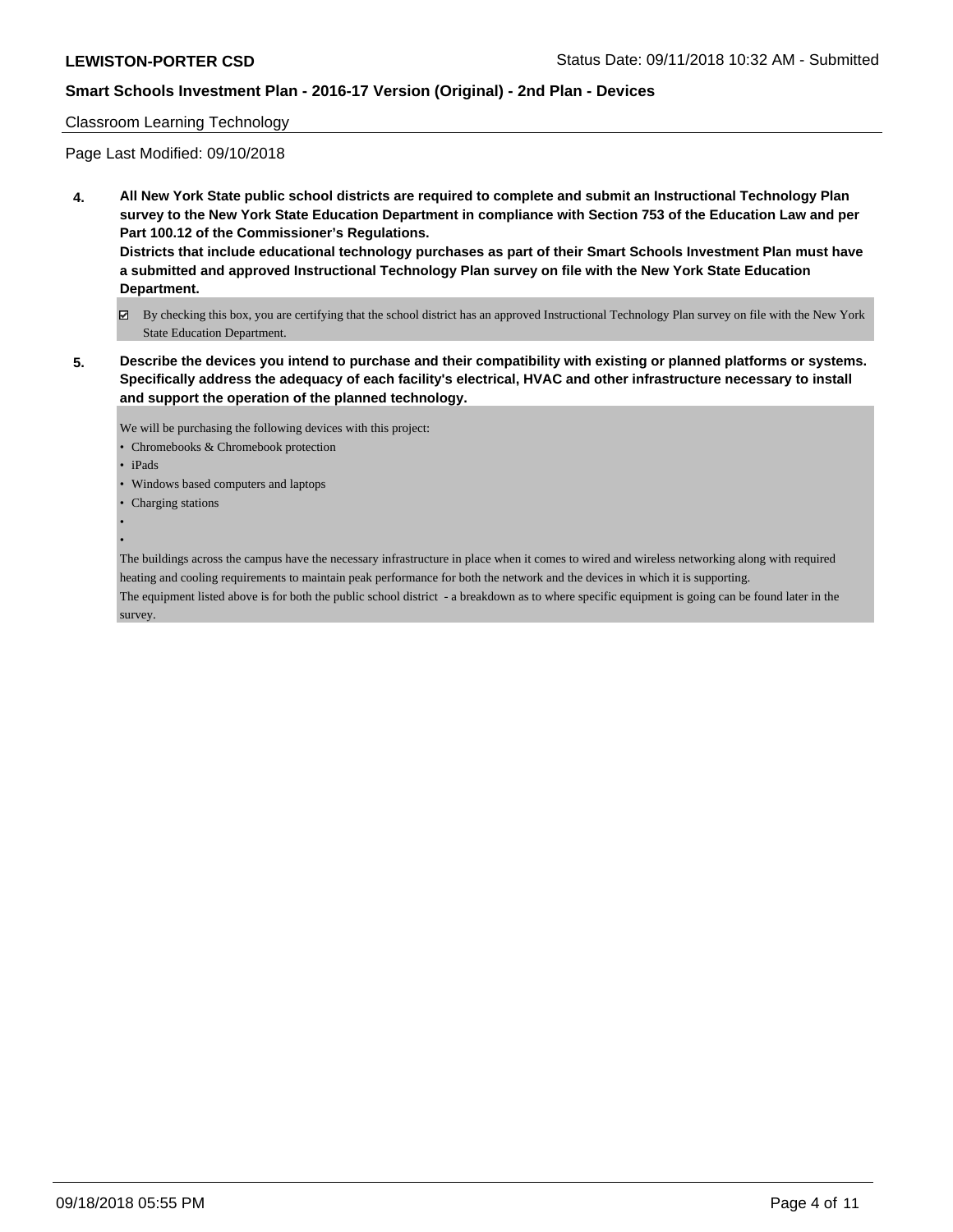#### Classroom Learning Technology

Page Last Modified: 09/10/2018

- **6. Describe how the proposed technology purchases will:**
	- **> enhance differentiated instruction;**
	- **> expand student learning inside and outside the classroom;**
	- **> benefit students with disabilities and English language learners; and**
	- **> contribute to the reduction of other learning gaps that have been identified within the district.**

**The expectation is that districts will place a priority on addressing the needs of students who struggle to succeed in a rigorous curriculum. Responses in this section should specifically address this concern and align with the district's Instructional Technology Plan (in particular Question 2 of E. Curriculum and Instruction: "Does the district's instructional technology plan address the needs of students with disabilities to ensure equitable access to instruction, materials and assessments?" and Question 3 of the same section: "Does the district's instructional technology plan address the provision of assistive technology specifically for students with disabilities to ensure access to and participation in the general curriculum?"**

The district is pursuing a goal of moving towards a 1:1 classroom environment with technology across the district. This plan will benefit all students, general education and special education students.

Depending on the grade level in which the student is currently enrolled will depend on the type of technology devices and access they will have access to.

Currently we are using iPads in our 1:1 environments at our Primary Education Center. As students progress through the district in the Intermediate, Middle and High Schools students will have access to Google Chromebooks. We are looking to expand the number of devices moving forward potentially using SmartSchools Bond money, local funds or IPA's through our local BOCES to aid us in put these devices in the hands of students and teachers.We are hoping to have a full 1:1 program across the district by the year 2020.

By putting the devices in the hands of all students, everyone will have access to the same materials and opportunities across the district. The benefits of putting interactive technology into the hands of students will now give students the opportunity to create work product that they wouldn't be able to create prior to having the device. For example, students with the use of iPads and Chromebooks can now demonstrate their learning through the use of different instructional and productivity applications instead of traditional paper and pencil assessment. Teachers and students will have access to applications such as Book Creator, SeeSaw and other interactive assessment and instruction applications that will allow teachers to assess students and challenge them to create product they couldn't create without having the digital tool.

Students can create digital portfolios using SeeSaw and create running records of their progress in reading and literacy by taking pictures, drawing graphics or creating videos of their work and having all of the information stored in a digital cloud through the use of an iPad or Chromebook. These are the types of activities and tools our students will be using by giving them access to this equipment.

In the case of the 3D Printers and document cameras, those devices are earmarked for non-public school use. Those institutions are looking to implement STEM projects into their schools and looking to use this equipment to enhance the curriculum for that program. Students will be able to design and then physically create tangible products made from computer generated images (i.e. cellular phone cases) with the use of the 3D printer. In the realm of Special Education, students will have access to technology tools that will enhance their learning experience. By having access to tools such as SeeSaw, Book Creator and other interactive portfolio creators, students will be able to share their learning and understanding in a way that best meets their needs. For instance, if students have a writing disability and use word process software, they will have the ability to use microphones on the devices to accommodate the disability.

By way of English Language Learners - having access to mobile devices will now be able to interact with different programs that will speak to them and they can speak back in English or their native language. They will have immediate access to files from teachers that they could translate as they see fit using products such as Google Translate to help them understand concepts and ideas much stronger than where they are at currently. These students will be able to use these devices to demonstrate the learning differently than traditional paper and pencil assessments by using interactive digital portfolios or other software applications that weren't previously available prior having that device.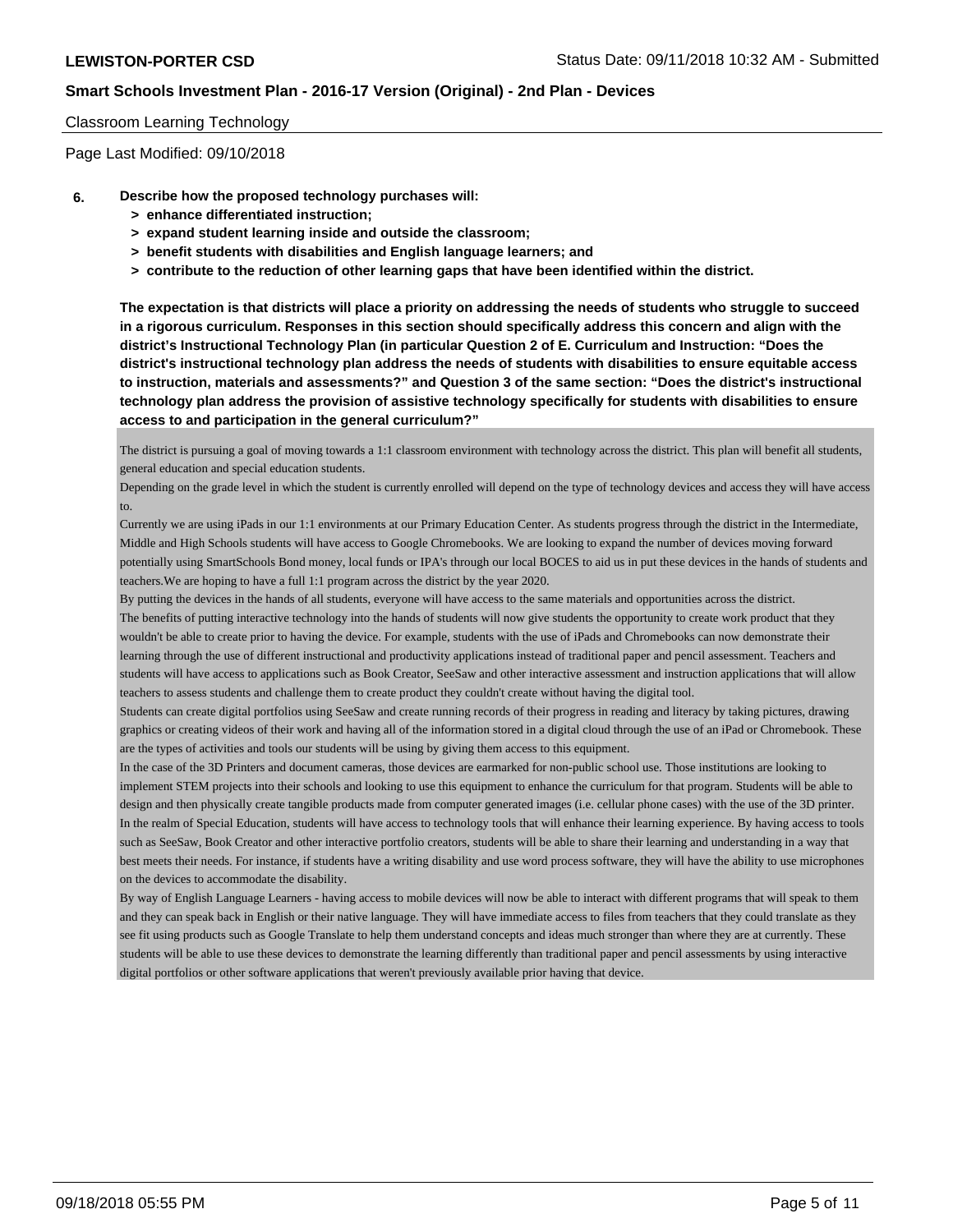#### Classroom Learning Technology

Page Last Modified: 09/10/2018

## **7. Where appropriate, describe how the proposed technology purchases will enhance ongoing communication with parents and other stakeholders and help the district facilitate technology-based regional partnerships, including distance learning and other efforts.**

By putting technology in the hands of students and teachers it will increase the level and frequency of communication between the school and parents. With the purchase of these new devices, teachers will have the flexibility to communicate with parents via e-mail, update their parent portal and gradebooks with the use of the Chromebooks and iPads. They will have the flexibility of taking their devices home and updating student information from home or their classroom.

However, the school as a whole will be able to keep up more frequent communication with stakeholder groups such as community organizations, senior citizen groups and other stakeholders that play a role in the education community. The district has adopted the use of Social Media outlets such as Facebook and Twitter along with a comprehensive School website that can now be continuously updated with the purchase of these new devices for the district.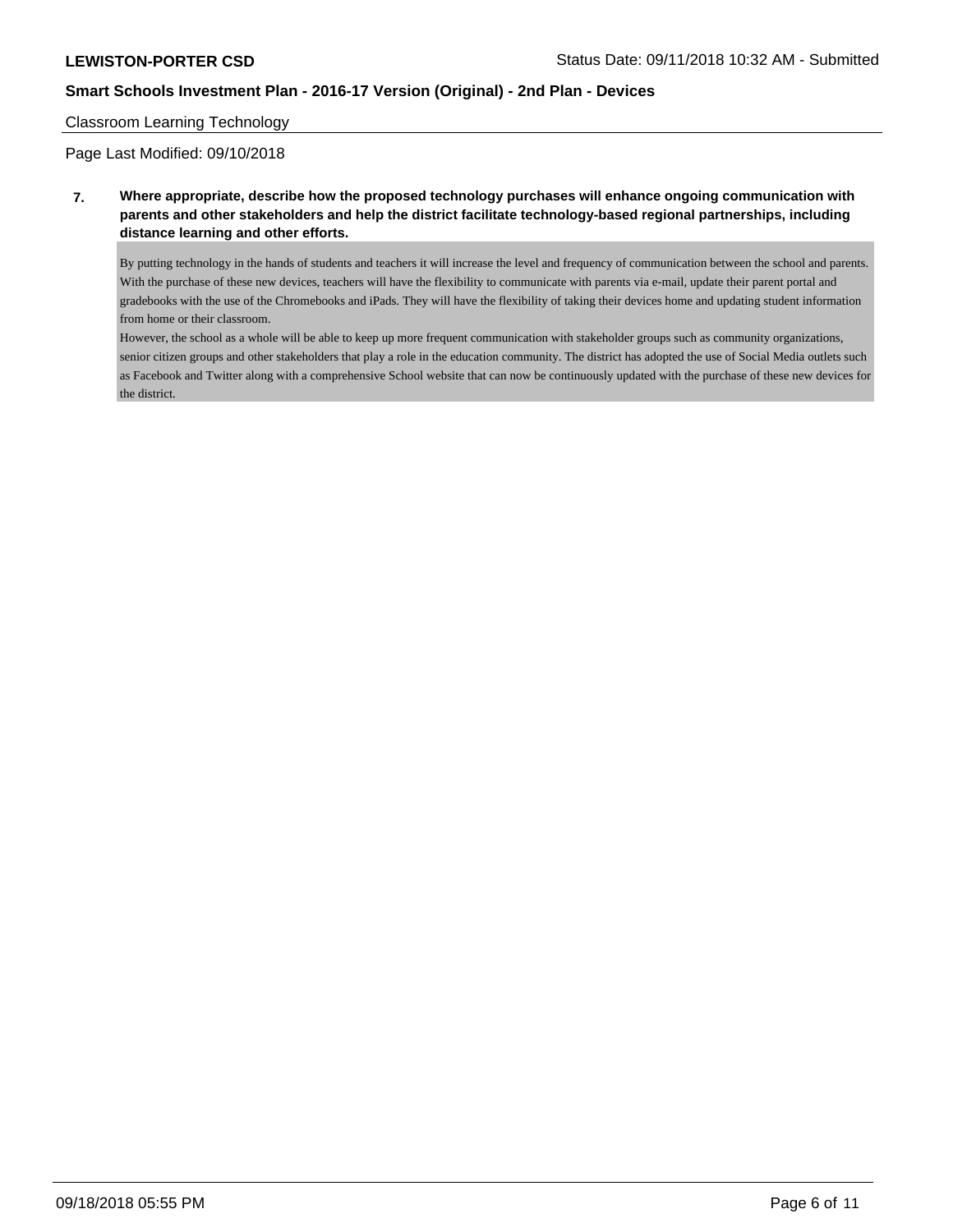#### Classroom Learning Technology

Page Last Modified: 09/10/2018

**8. Describe the district's plan to provide professional development to ensure that administrators, teachers and staff can employ the technology purchased to enhance instruction successfully.**

**Note: This response should be aligned and expanded upon in accordance with your district's response to Question 1 of F. Professional Development of your Instructional Technology Plan: "Please provide a summary of professional development offered to teachers and staff, for the time period covered by this plan, to support technology to enhance teaching and learning. Please include topics, audience and method of delivery within your summary."**

| <b>Professional Development Models</b>   | <b>Definition</b>                                                                                                                                                                                                        | <b>Method of Availability</b>                                                   |  |  |
|------------------------------------------|--------------------------------------------------------------------------------------------------------------------------------------------------------------------------------------------------------------------------|---------------------------------------------------------------------------------|--|--|
| <b>Training Models</b>                   | Instructor/Facilitator leads or teaches the learning process including guided practice and/or<br>demonstrations. Model is appropriate for developing awareness, knowledge and/or skills                                  |                                                                                 |  |  |
| Workshops                                | • Technology training<br>• Programs from Teacher Center<br>• BOCES Programs<br>• Local District Programs<br>• Common Set of Learning Objectives<br>(CSLO)<br>• Other reputable educational organizations<br>(ex. WNYESC) | • School days - release time<br>• Before/After School<br>• Weekends<br>• Summer |  |  |
| <b>Curriculum &amp; Faculty Meetings</b> | Focused on teaching and learning facilitated<br>by teachers, administrators or consultants                                                                                                                               | As per contract                                                                 |  |  |
| <b>Graduate Coursework</b>               | <b>Education coursework completed through</b><br>accredited institution                                                                                                                                                  | As per contract                                                                 |  |  |
| <b>Consultant</b>                        | Working with a program consultant or<br>facilitator                                                                                                                                                                      | • School days - release time<br>• Before/After School<br>• Weekends<br>• Summer |  |  |
| <b>Conferences</b>                       | Through participation in local, state and<br>national conferences.                                                                                                                                                       | • School days - release time<br>• Before/After School<br>• Weekends<br>• Summer |  |  |
| <b>Higher Ed Partnerships</b>            | Can be workshop, professional development<br>collaboration, consultation or video<br>conference.                                                                                                                         | • School days - release time<br>• Before/After School<br>• Weekends<br>• Summer |  |  |
| <b>Peer Collaboration Model</b>          | Teachers supporting other teachers to implement new instructional strategies and improve<br>student performance.                                                                                                         |                                                                                 |  |  |
| <b>Mentoring</b>                         | A trained colleague (mentor) works with a<br>staff member to assist him/her in improving As per contract<br>and acquiring skills (focused on new teachers)                                                               |                                                                                 |  |  |
| Peer Collaboration Model (con't)         | Teachers supporting other teachers to implement new instructional strategies and improve<br>student performance.                                                                                                         |                                                                                 |  |  |
| <b>Teacher Facilitated Workshops</b>     | Teachers facilitating workshops geared<br>toward improvement in teacher practice. All                                                                                                                                    | <b>Before/After School</b><br><b>On-line</b>                                    |  |  |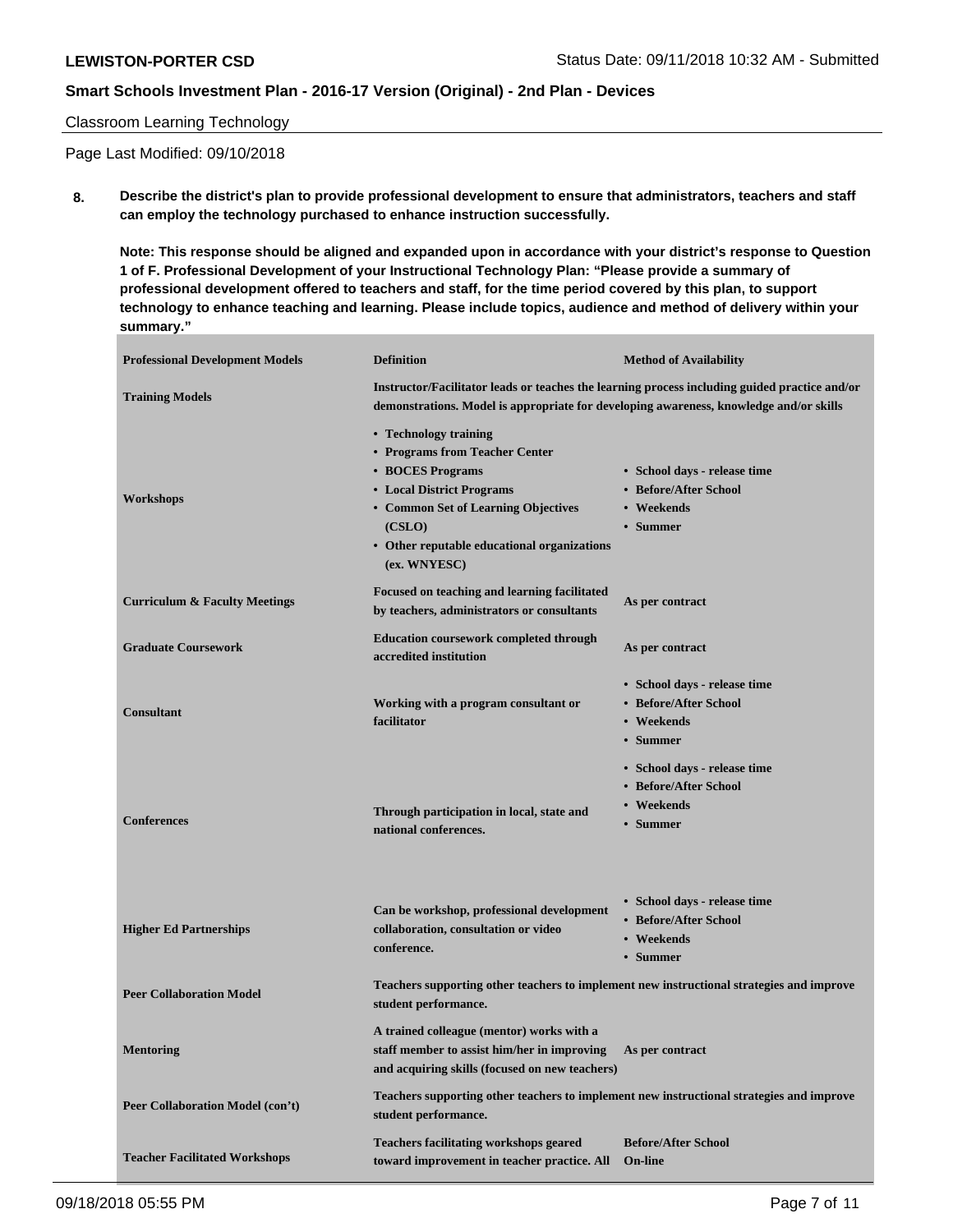Classroom Learning Technology

Page Last Modified: 09/10/2018

|                                              | workshops are approved through the<br>Curriculum Office prior to start.                                                                                                   | Weekends<br><b>Summer</b>                                                                                     |
|----------------------------------------------|---------------------------------------------------------------------------------------------------------------------------------------------------------------------------|---------------------------------------------------------------------------------------------------------------|
| <b>Summer Curriculum Projects</b>            | Process of learning through the reflecting and<br>evaluating current practice and making<br>modifications to lessons, assessments, etc. to<br>improve student performance | <b>Summer</b>                                                                                                 |
| <b>Professional Learning Community (PLC)</b> | Focused on teaching and learning facilitated<br>by teachers or administrators                                                                                             | • Department/Common Planning meetings<br>• Before/After School<br>• Faculty Meetings<br>• Curriculum Meetings |

**The district Professional Development Plan will make every effort possible to ensure these standards are embedded into professional development opportunities.**

- **1. Teachers acquire and demonstrate knowledge of student development and learning to promote achievement.**
- **2. Teachers know the content and plan instruction that ensures growth and achievement for all students.**
- **3. Teachers implement instruction that engages and challenges all students to meet or exceed the learning standards.**
- **4. Teachers work with all students to create a dynamic learning environment that supports achievement and growth.**
- **5. Teachers use multiple measures to assess and document student growth, evaluate instructional effectiveness, and modify instruction.**
- **6. Teachers demonstrate professional responsibility and engage relevant stakeholders to maximize student growth, development, and learning.**
- **7. Teachers set informed goals and strive for continuous professional growth.**

**The district plans on utilizing all the of the methods above to assist teachers with the implementation of technology across the district. We are already 1:1 in our HS and MS and about 1/2 way between our Intermediate and Primary Schools with putting Chromebooks and/or iPads into the hands of our students. We utilize 102 days of CSLO (Common Set of Learning Objectives - Technology Integration Training) from our local Erie 1 BOCES to support teachers in using these devices in the classroom.**

**Over the course of the year we will run anywhere from 16-20 staff development opportunities on technology integration alone: workshops include, Genius Hour, BreakoutEDU, Digital Formative Assessment, G-Suite Tools, Advanced G-Suite Tools, Digital Portfolio Creation, and others to provide the necessary tools for teachers to provide skills rich professional development for our teachers to pass along to our students.**

- **9. Districts must contact the SUNY/CUNY teacher preparation program that supplies the largest number of the district's new teachers to request advice on innovative uses and best practices at the intersection of pedagogy and educational technology.**
	- $\boxtimes$  By checking this box, you certify that you have contacted the SUNY/CUNY teacher preparation program that supplies the largest number of your new teachers to request advice on these issues.
	- **9a. Please enter the name of the SUNY or CUNY Institution that you contacted.**

Buffalo State College

**9b. Enter the primary Institution phone number.**

7168784214

**9c. Enter the name of the contact person with whom you consulted and/or will be collaborating with on innovative uses of technology and best practices.**

Dr. Wendy Paterson

**10. A district whose Smart Schools Investment Plan proposes the purchase of technology devices and other hardware must account for nonpublic schools in the district.**

#### **Are there nonpublic schools within your school district?**

Yes

 $\square$  No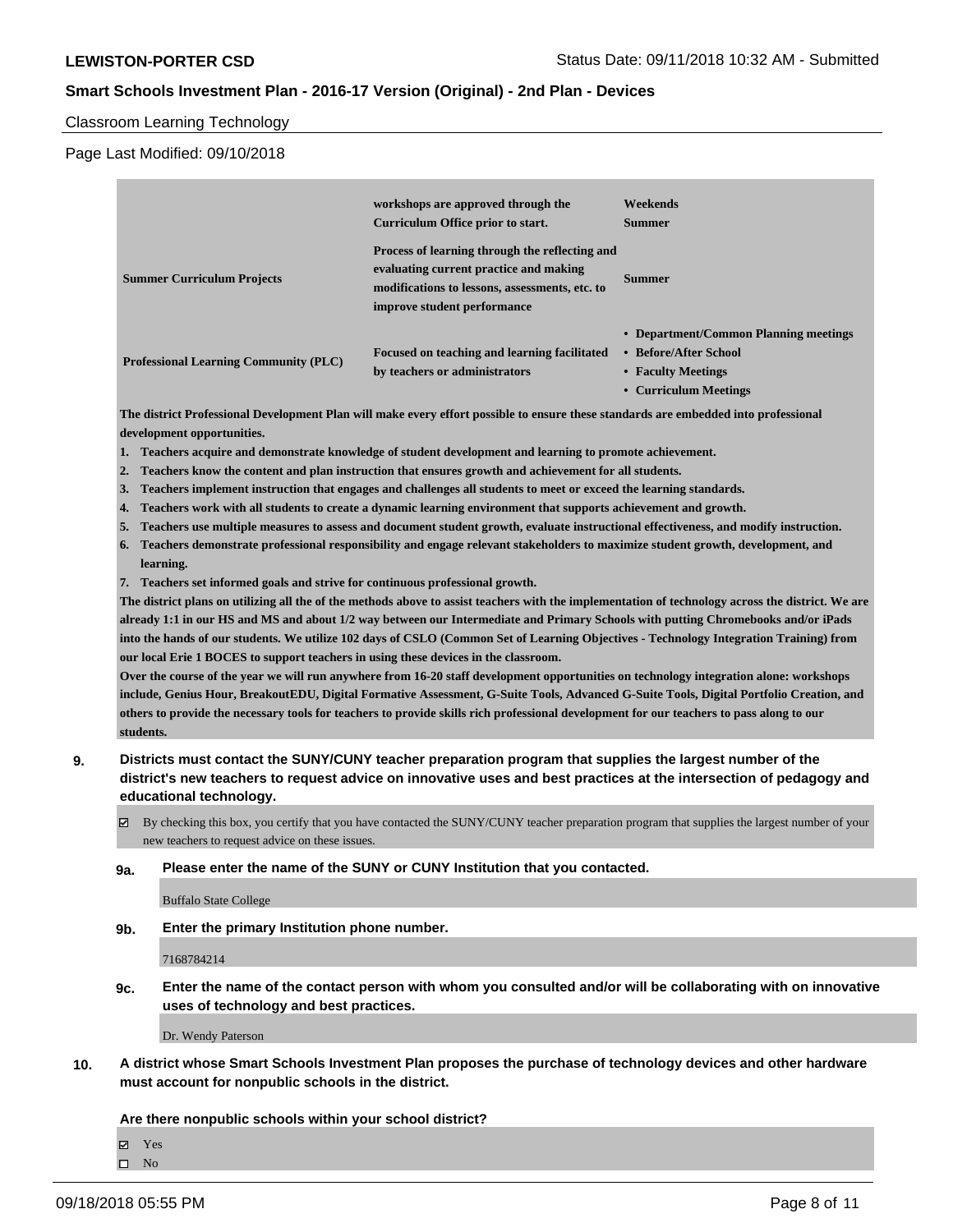#### Classroom Learning Technology

Page Last Modified: 09/10/2018

**10a. Describe your plan to loan purchased hardware to nonpublic schools within your district. The plan should use your district's nonpublic per-student loan amount calculated below, within the framework of the guidance. Please enter the date by which nonpublic schools must request classroom technology items. Also, specify in your response the devices that the nonpublic schools have requested, as well as in the in the Budget and the Expenditure Table at the end of the page.**

We have had several meetings with the Principals and the technology coordinators from the three non-public schools within the Lewiston-Porter Community.

All of these schools are a feeder to our High School Program. We have worked collaboratively with these institutions so technologically the students at those institutions have the similar access to what our elementary and middle school programs offer so they are on a similar playing field when those students arrive at Lewiston-Porter High School.

The date that technology requests were submitted to the district was on or about June 1st. The date that technology requests must be submitted to the district will June 1st annually.

The complete list of devices to be purchased for non-public school use can be found below.

The allotment found below for the non-publics is less than their allotment, all of the materials that were submitted to the district are included in this plan.

The District has been avised that they are receiving \$32.71 per pupil or \$9,321.07 total from the \$25M program. The maximum the District can spend per pupil in this SSIP is \$217.29 per pupil

**10b. A final Smart Schools Investment Plan cannot be approved until school authorities have adopted regulations specifying the date by which requests from nonpublic schools for the purchase and loan of Smart Schools Bond Act classroom technology must be received by the district.**

 $\boxtimes$  By checking this box, you certify that you have such a plan and associated regulations in place that have been made public.

#### **11. Nonpublic Classroom Technology Loan Calculator**

**The Smart Schools Bond Act provides that any Classroom Learning Technology purchases made using Smart Schools funds shall be lent, upon request, to nonpublic schools in the district. However, no school district shall be required to loan technology in amounts greater than the total obtained and spent on technology pursuant to the Smart Schools Bond Act and the value of such loan may not exceed the total of \$250 multiplied by the nonpublic school enrollment in the base year at the time of enactment.**

#### **See:**

**http://www.p12.nysed.gov/mgtserv/smart\_schools/docs/Smart\_Schools\_Bond\_Act\_Guidance\_04.27.15\_Final.pdf.**

|                                       | 1. Classroom<br>Technology<br>Sub-allocation | l 2. Public<br>Enrollment<br>$(2014 - 15)$ | 3. Nonpublic<br>Enrollment<br>$(2014-15)$ | 4. Sum of<br>Public and<br>l Nonpublic<br>Enrollment | 15. Total Per<br>Pupil Sub-<br>allocation | 6. Total<br>  Nonpublic Loan  <br>Amount |
|---------------------------------------|----------------------------------------------|--------------------------------------------|-------------------------------------------|------------------------------------------------------|-------------------------------------------|------------------------------------------|
| Calculated Nonpublic Loan<br>l Amount | 716.596                                      | 2.075                                      | 285                                       | 2.360                                                | 217                                       | 61.928                                   |

**12. To ensure the sustainability of technology purchases made with Smart Schools funds, districts must demonstrate a long-term plan to maintain and replace technology purchases supported by Smart Schools Bond Act funds. This sustainability plan shall demonstrate a district's capacity to support recurring costs of use that are ineligible for Smart Schools Bond Act funding such as device maintenance, technical support, Internet and wireless fees, maintenance of hotspots, staff professional development, building maintenance and the replacement of incidental items. Further, such a sustainability plan shall include a long-term plan for the replacement of purchased devices and equipment at the end of their useful life with other funding sources.**

 $\boxtimes$  By checking this box, you certify that the district has a sustainability plan as described above.

**13. Districts must ensure that devices purchased with Smart Schools Bond funds will be distributed, prepared for use, maintained and supported appropriately. Districts must maintain detailed device inventories in accordance with generally accepted accounting principles.**

 $\boxtimes$  By checking this box, you certify that the district has a distribution and inventory management plan and system in place.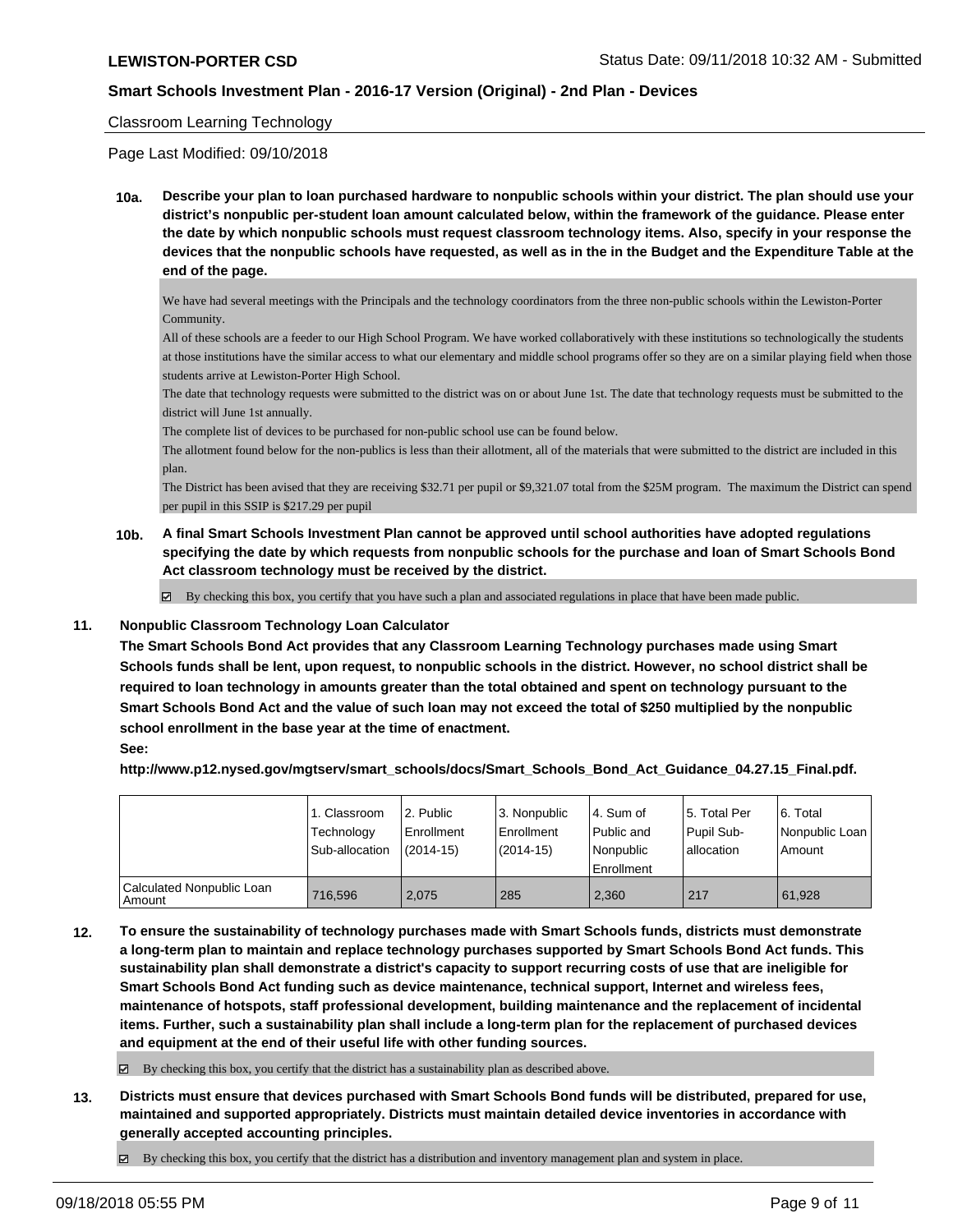# Classroom Learning Technology

Page Last Modified: 09/10/2018

**14. If you are submitting an allocation for Classroom Learning Technology complete this table. Note that the calculated Total at the bottom of the table must equal the Total allocation for this category that you entered in the SSIP Overview overall budget.**

|                         | Sub-Allocation |
|-------------------------|----------------|
| Interactive Whiteboards | 4,700          |
| Computer Servers        | 2,939          |
| Desktop Computers       | 165,022        |
| <b>Laptop Computers</b> | 680            |
| <b>Tablet Computers</b> | 500,839        |
| <b>Other Costs</b>      | 42,416         |
| Totals:                 | 716,596        |

**15. Please detail the type, quantity, per unit cost and total cost of the eligible items under each sub-category. This is especially important for any expenditures listed under the "Other" category. All expenditures must be capital-bond eligible to be reimbursed through the SSBA. If you have any questions, please contact us directly through smartschools@nysed.gov.**

**Please specify in the "Item to be Purchased" field which specific expenditures and items are planned to meet the district's nonpublic loan requirement, if applicable.**

**NOTE: Wireless Access Points that will be loaned/purchased for nonpublic schools should ONLY be included in this category, not under School Connectivity, where public school districts would list them.**

**Add rows under each sub-category for additional items, as needed.**

| Select the allowable expenditure<br>type.<br>Repeat to add another item under<br>each type. | Item to be Purchased                                                | Quantity    | Cost per Item | <b>Total Cost</b> |
|---------------------------------------------------------------------------------------------|---------------------------------------------------------------------|-------------|---------------|-------------------|
| <b>Tablet Computers</b>                                                                     | ASUS 11.6 Chromebook (nonpub)                                       | 102         | 202           | 20,604            |
| <b>Other Costs</b>                                                                          | Wynch & Rear Projection Screen<br>(nonpub)                          | 1           | 500           | 500               |
| <b>Other Costs</b>                                                                          | Epson Powerlite 915W Projector &<br>Mount (nonpub)                  | $\mathbf 1$ | 1.000         | 1,000             |
| <b>Laptop Computers</b>                                                                     | HP 15.6in Full HD IPS Laptop<br>(nonpub)                            |             | 680           | 680               |
| <b>Other Costs</b>                                                                          | Epson ET-3600 EcoTank Wireless<br>Color All-in-one Printer (nonpub) | 8           | 398           | 3,184             |
| Interactive Whiteboards                                                                     | ClearTouch Interactive 70in Screen<br>(nonpub)                      | 1           | 4.700         | 4,700             |
| <b>Other Costs</b>                                                                          | Airtame Cast Dongle (nonpub)                                        | 1           | 299           | 299               |
| <b>Other Costs</b>                                                                          | Google Expedition Kit (nonpub)                                      | 1           | 6,999         | 6,999             |
| <b>Tablet Computers</b>                                                                     | Google Chromebook (nonpub)                                          | 20          | 196           | 3,920             |
| <b>Other Costs</b>                                                                          | Chromebook Carry Case (nonpub)                                      | 22          | 10            | 220               |
| <b>Desktop Computers</b>                                                                    | HP All-in-One PC (nonpub)                                           | 15          | 329           | 4,935             |